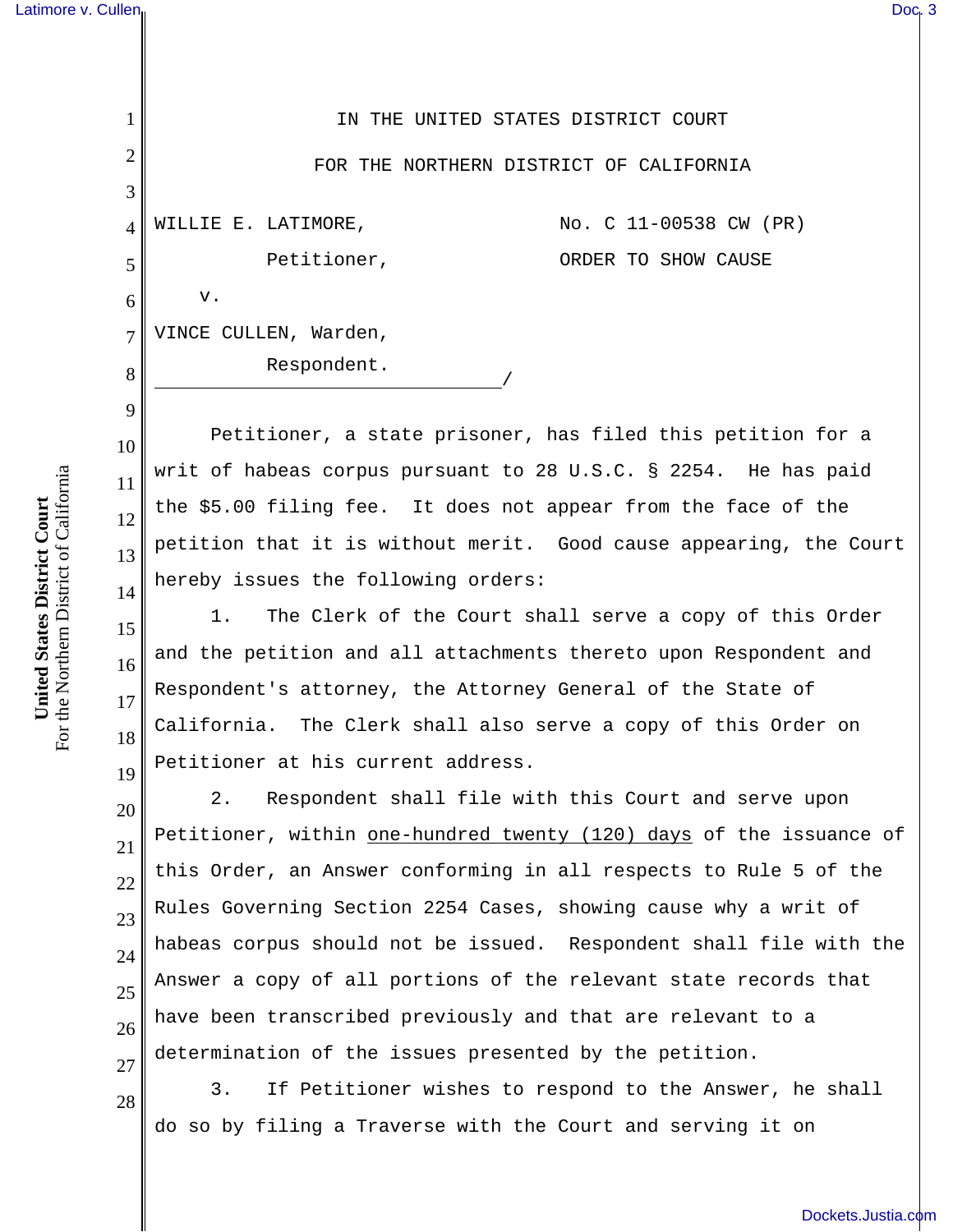1 2 3 4 Respondent within sixty (60) days of his receipt of the Answer. Should Petitioner fail to do so, the petition will be deemed submitted and ready for decision sixty (60) days after the date Petitioner is served with Respondent's Answer.

5 6 8 9 10 11 12 13 14 4. Respondent may file with this Court and serve upon Petitioner, within sixty (60) days of the issuance of this Order, a motion to dismiss on procedural grounds in lieu of an Answer, as set forth in the Advisory Committee Notes to Rule 4 of the Rules Governing Section 2254 Cases. If Respondent files such a motion, Petitioner shall file with the Court and serve on Respondent an opposition or statement of non-opposition to the motion within sixty (60) days of receipt of the motion, and Respondent shall file with the Court and serve on Petitioner a reply within fifteen (15) days of receipt of any opposition.

15 16 17 18 19 20 5. It is Petitioner's responsibility to prosecute this case. Petitioner must keep the Court and Respondent informed of any change of address and must comply with the Court's orders in a timely fashion. Petitioner must also serve on Respondent's counsel all communications with the Court by mailing a true copy of the document to Respondent's counsel.

21 22 23 24 6. Extensions of time are not favored, though reasonable extensions will be granted. Any motion for an extension of time must be filed no later than ten (10) days prior to the deadline sought to be extended.

IT IS SO ORDERED.

26 Dated: 4/15/2011

25

27

28

CLAUDIA WILKEN UNITED STATES DISTRICT JUDGE

7